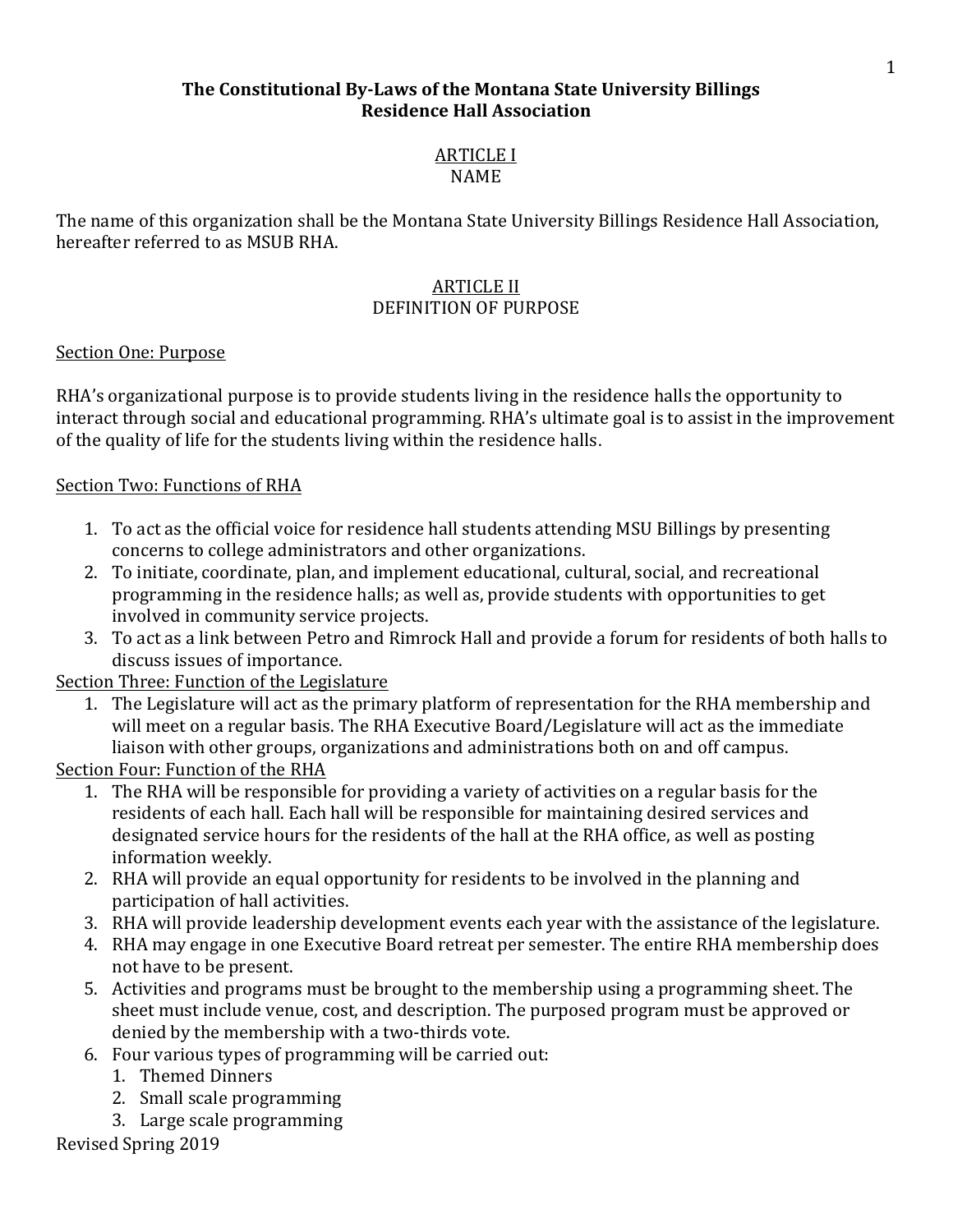### 4. Community Service

### **ARTICLE III** MEMBERSHIP

#### Section One: Membership

All Students living in the residence halls have the privilege of being in RHA. Those in attendance at weekly meetings and scheduled retreats will have voting power on legislation. Every student living in the residence halls shall abide by the conditions outlined in the RHA Constitution and have voting rights on all RHA decisions.

#### Section Two: Responsibilities of RHA Members

- 1. Attend weekly RHA meetings and RHA sponsored functions, unless officially excused by the President, Vice President, or Advisor(s).
- 2. Assist other members of the Association with publicity in the halls. This includes, but is not limited to, promotion of events and informing residents about RHA.
- 3. Assist in the development and implementation of RHA sponsored/co-sponsored programming by using the required programming sheets.
- 4. Serve as a representative of the Office of Housing & Residential Life, Montana State University Billings (MSUB), the Intermountain Affiliate of College and University Residence Halls (IACURH), and the National Association of College and University Residence Halls (NACURH), by respecting policies, procedures, and programs.
- 5. Participate in events held each semester.
- 6. Perform necessary duties not otherwise provided for.

### **ARTICLE IV**

### **ATTENDENCE POLICY**

All members are encouraged to attend RHA meetings and events on a weekly basis and will be expected to regularly participate in additional programming, coordination/implementation of events, and weekly RHA office hours.

#### **ARTICLE V** EXECUTIVE BOARD

#### Section One: Definition of Purpose

The Executive Board's purpose shall be to provide leadership within RHA.

Section Two: Emergency Action

The Executive Board will take emergency action on business brought before RHA in the event that such a response is needed before the next meeting of the entire organization. Each member of the Executive Board must be contacted and informed of the response to such business before the response can be finalized.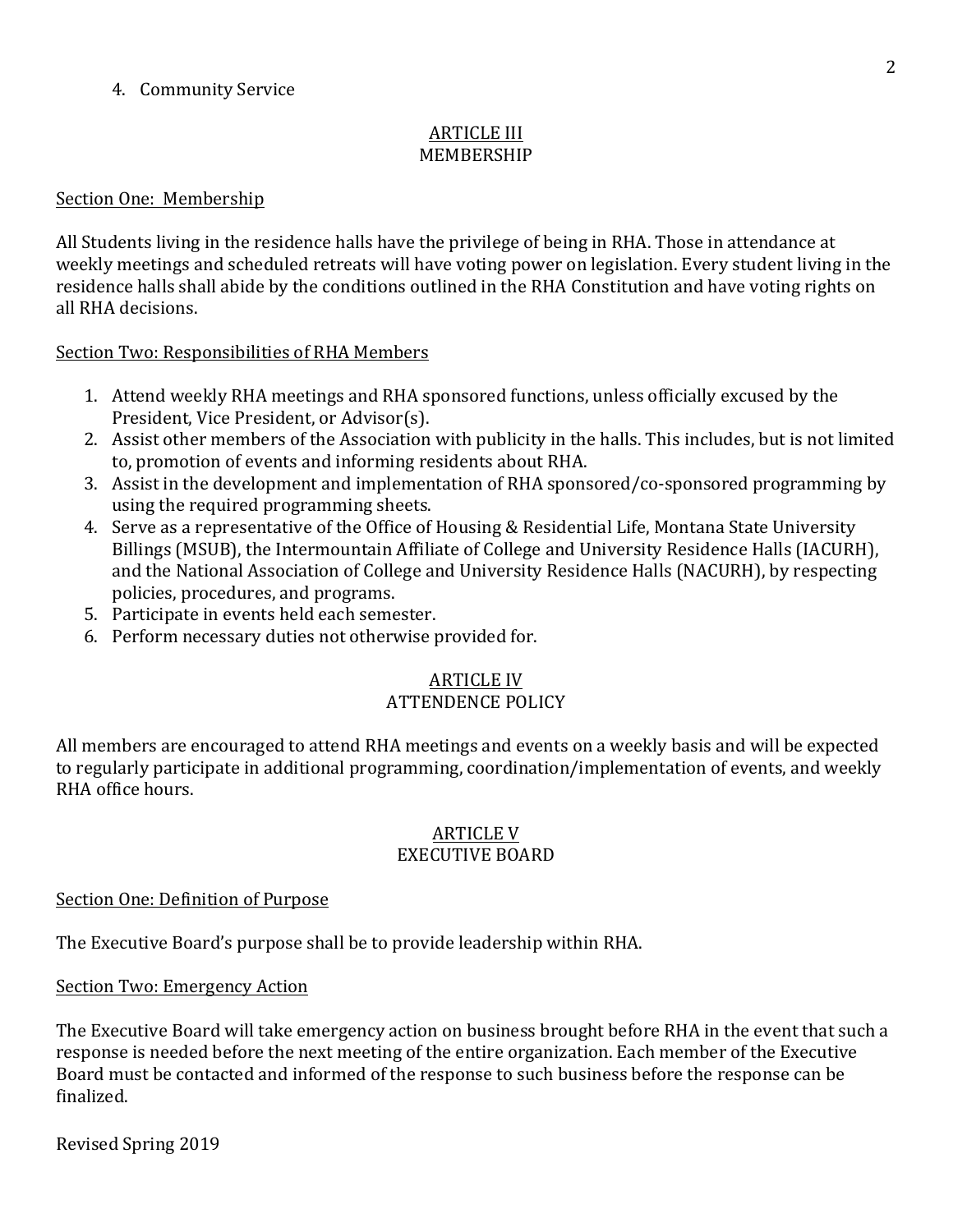### Section Three: Officers of the Executive Board

Officers shall include President, Vice President, National Communications Coordinator (NCC), Public Relations Chair, Webmaster, Community Outreach Chair, Secretary/Treasurer, and Floor Representatives. These offices are flexible, depending upon the year.

RHA shall be advised by the hall director(s), who will retain the title, RHA Advisor(s).

### Section Four: Voting Privileges

All officers, except the President and inactive RHA members, will have voting privileges. RHA members must be actively involved in order to vote on legislation or budget proposals. All residents that pay a social fee are eligible to vote on general business. The President will be the deciding vote if a tie presents itself.

### **ARTICLE VI** QUALIFICATIONS AND DUTIES OF THE RHA EXECUTIVE BOARD

### Section One: Qualifications

Executive Board members must have the following qualifications to reside on the Board:

- 1. Maintain a 2.0 cumulative grade point average (GPA). If a Board member's GPA falls below a 2.0 he/she will be placed in a probationary status and given half of the following semester to raise the said GPA to a satisfactory level.
- 2. Live in the residence halls while in office.
- 3. Attend all weekly RHA and Executive Board meetings, unless the President and/or Advisor(s) have preapproved the absence.
- 4. Promote and participate in all RHA functions and campus-wide events.
- 5. Serve on campus committees, if asked, as a representative of the residence halls.
- 6. Gain approval of the Board and Advisor before accepting another officer position in an organization.

### **President:**

- Oversee general operations of RHA and maintain responsibility for the organization.
- Work to maintain a positive image of RHA.
- Communicate effectively.
- Attend campus-wide meetings and stay informed of campus events/issues.
- Serve as a liaison to other campus organizations and administrators.
- Will hold a good working relationship with the RAs and will keep them informed of all floor and hall sponsored activities.
- Communicate the decisions of the Executive Board to RHA members.
- Facilitate discussions regarding budget decisions made by the Executive Board.
- Maintain and add to the President's binder to insure easier transition for the newly elected President.
- Record all programming forms handed in within the year.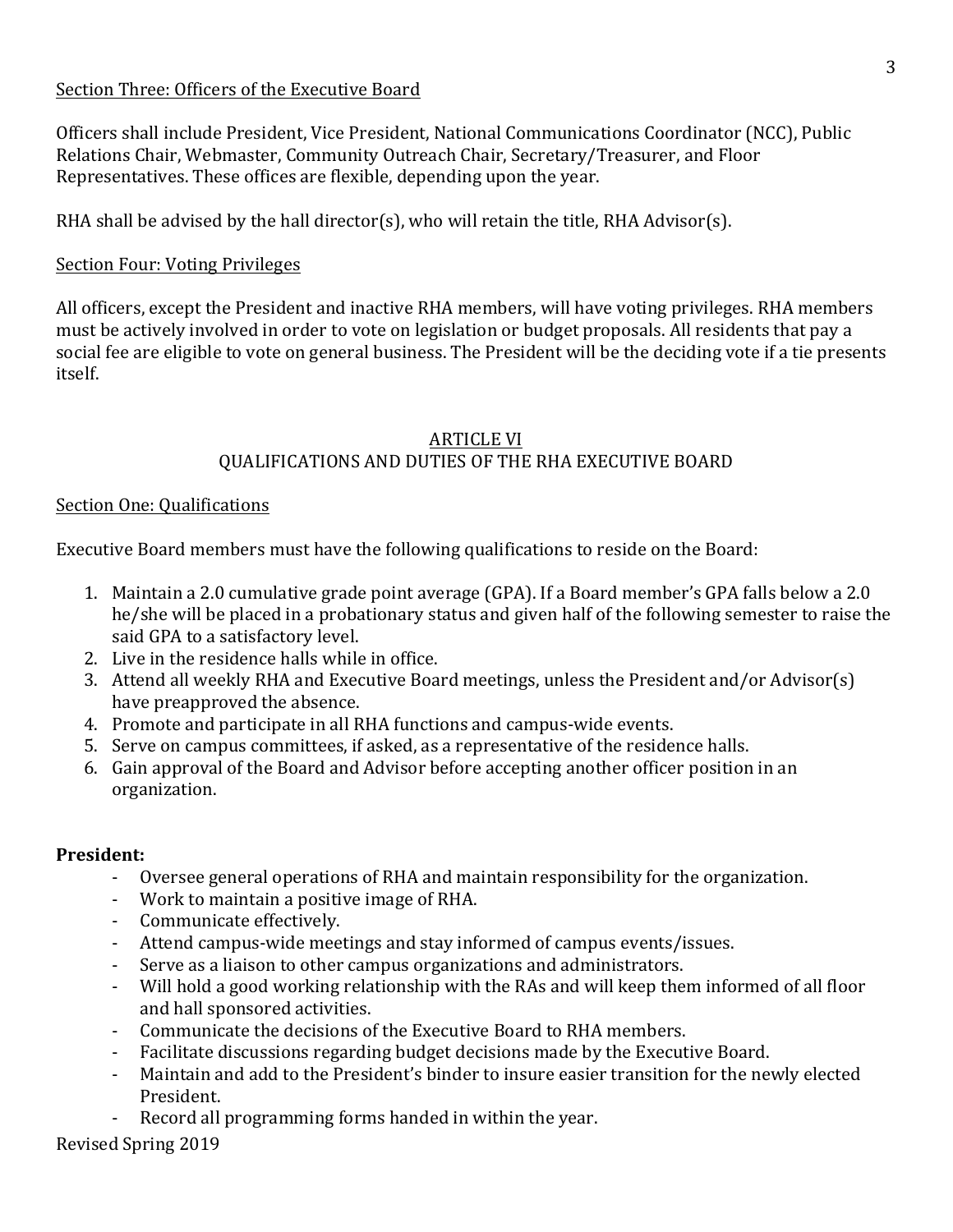- Assist in the completion of programming forms if needed.
- Is not required to submit programming forms.
- Only has voting rights in the event of a tie.
- Plan and facilitate group-bonding activities.
- Plan and facilitate leadership retreats/training sessions.
- Attend committee meetings as necessary.
- Meet weekly with the RHA Advisor(s).
- Meet with RHA Executive Board Members as needed.
- Conduct weekly meetings in an efficient and timely manner.
- Determine and distribute agenda for meetings.
- President's responsibilities while running a RHA meeting:
	- a) Will recognize members wishing to speak in an unbiased fashion.

b) Will state and put to vote all questions that legitimately come before the assembly as motions or that otherwise arise in the course of the proceedings, and to announce the result of each vote; or, if a motion is not in order, to rule it out of order.

c) Will enforce the rules relating to debate, order, and decorum within the assembly.

d) Will expedite business in every way compatible with the rights of the members.

e) Will respond to inquiries of members relating to parliamentary procedures or factual information bearing on the business of the assembly.

f) Will turn the chair over to the Vice President or appropriate temporary occupant if the President wishes to take part in the debate.

g) Will declare the meeting adjourned when the RHA members so vote; or, where applicable, at the time prescribed in the agenda or at any time in the event of a sudden emergency affecting the safety of those present

#### **Vice President:**

- Assist with the overall operations of RHA.
- Will take on the duties of the President if is absent.
- Will attend weekly RHA meetings and functions unless otherwise excused by the President.
- Meet weekly with President and Advisor(s).
- Be the direct contact for conflict management.
- Coordinate the work schedule for the RHA members.
- Will be responsible for advertising and carrying out elections.
- Will have on file copies of necessary floor/election forms (i.e., petitions, ballots, etc.)
- Will notify officers, committee members and floor representatives of their election or appointment.
- Submit at least one programming sheet per semester.
- Submit a log hour sheet every semester.
- Maintain and add to the Vice Presidents binder to insure easier transition for the newly elected Vice President.
- Maintain records of RHA membership.
- Will be responsible for creating and maintaining a RHA budget.
- Will be responsible for RHA's finances and their record keeping.
- Will be the recording officer and the custodian of its records, with the exception of those specifically assigned to others.
- Will maintain record book(s) in which the Constitution, Constitutional By-laws, special rules of order, standing rules and minutes are entered, with any amendments to these documents being properly recorded.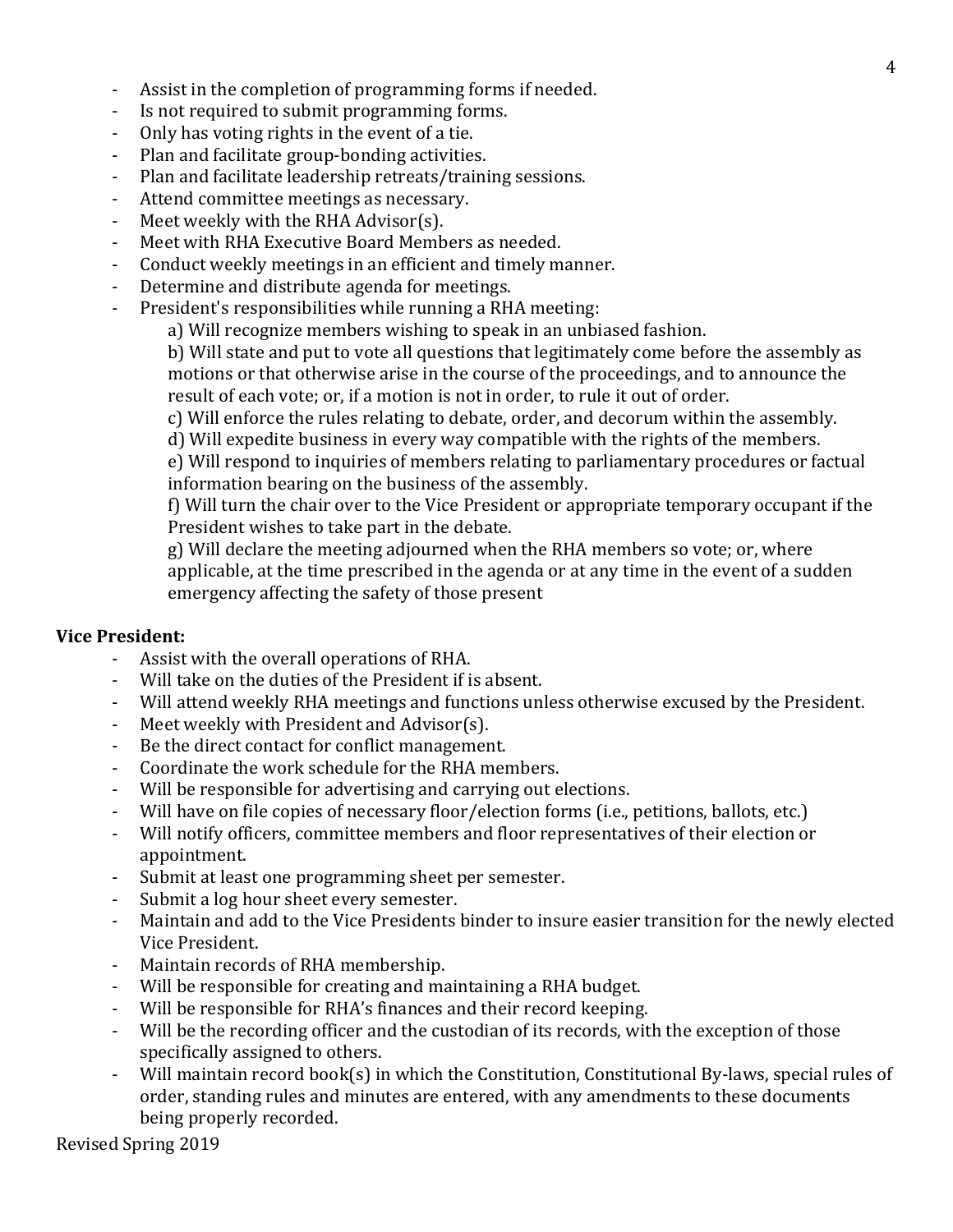- Will keep the RHA official membership roll and will call roll when it is required.
- Will provide committees with whatever documents are required for the performance of their duties and to have on hand at each meeting a list of all existing committees and their members.
- Vice Presidents Responsibilities at RHA Meetings
	- $\circ$  Take attendance at each general RHA social and meeting.
	- $\circ$  Take names for the speakers list during the weekly meetings.
	- $\circ$  Will be required to offer a financial report at each meeting.
	- $\circ$  Will have the current record book(s) on hand at every meeting.
	- $\circ$  Will be responsible for creating and maintaining a RHA budget.
	- $\circ$  Will record and maintain minutes of all meetings and documents of the RHA within the time frame specified by the President.
	- o Will send a copy of minutes to all RHA members**.**
	- $\circ$  Will type, distribute, and post agendas, minutes, reports, and other materials as needed.

### **NCC:**

- Be responsible for all conference travel arrangements.
- Be responsible for conference delegation preparation.
- Maintain and add to the NCC binder to insure easier transition for the newly elected NCC
- Regularly attend NCC chats.
- Submit at least one programming sheet per semester.
- Submit a log hour sheet every semester.
- Will act as the liaison and an official representative between MSU-Billings RHA and other regional and national RHAs (IACURH, NACURH, etc.)
- Will attend weekly RHA meetings and functions unless otherwise excused by the President.
- Will coordinate the creation and submission of all bids from the MSU-Billings RHA as advised the RHA Advisor.
- Will perform all responsibilities required by the IACURH and NACURH policy books.
- Will regularly meet with the RHA Advisor.
- Will serve as the voting delegate to IACURH and NACURH on behalf of MSU-Billings RHA.
- Will submit National Information Center (NIC) annual reports by the deadlines specified in the NACURH By-laws.

# **Public Relations/Programming Chair:**

- Will attend weekly RHA meetings and functions unless otherwise excused by the President.
- Create and distribute recognition awards.
- Create and organize promotional meetings.
- Create and publish the weekly newsletter no later than Saturday night.
- Create display boards for weekly events.
- Maintain and add to the Public Relations/Programming Chair binder to insure easier transition for the newly elected PR Chair.
- Obtain information regarding other organizations and opportunities to collaborate on projects.
- Research Recruitment opportunities for RHA.
- Submit at least one programming sheet per semester.
- Submit a log hour sheet every semester.
- Take pictures of all RHA events and make them available for RHA documentation and promotion.
- Update social media page weekly.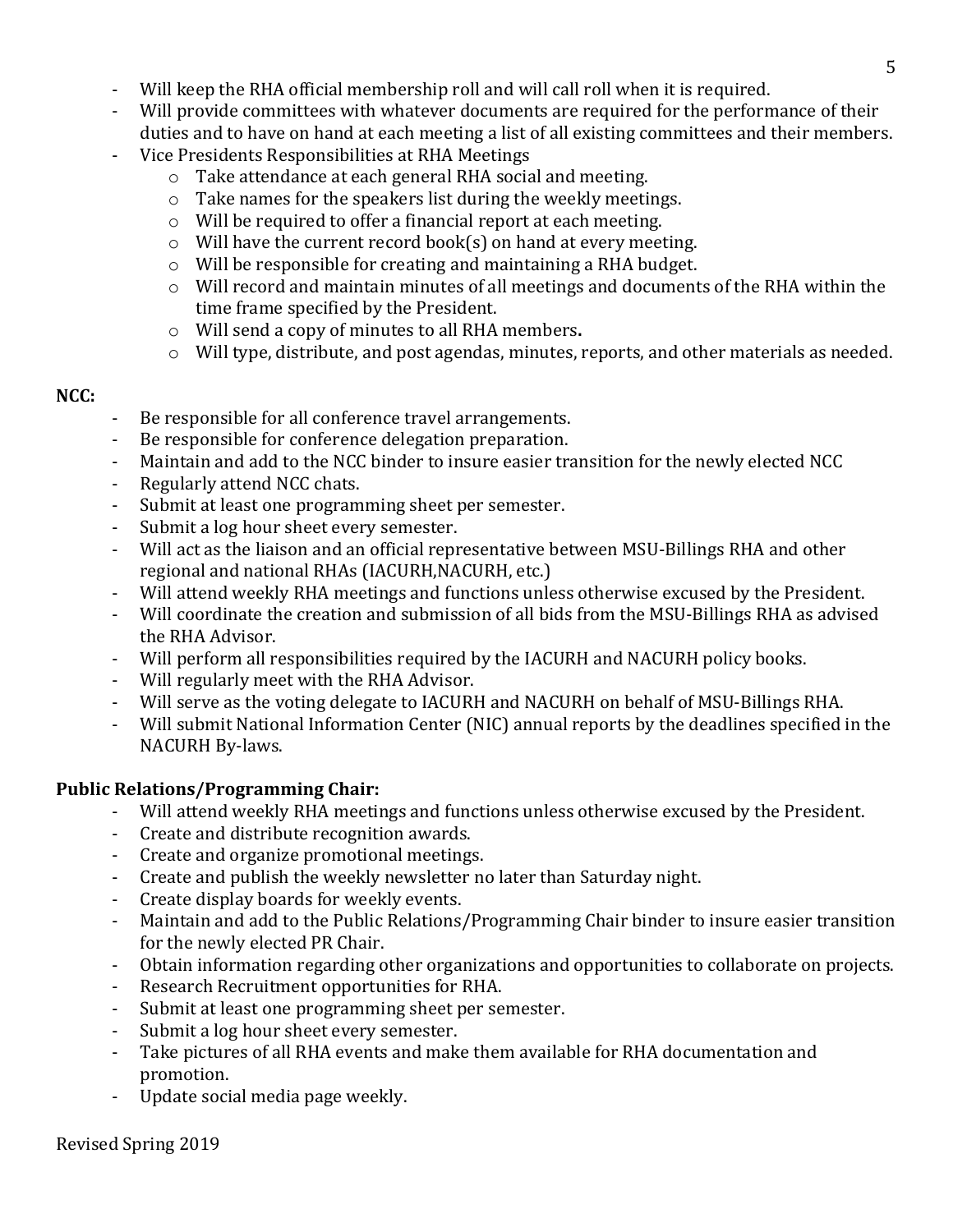- Will ensure that the newsletter serves the needs of the students and promotes RHA and residence hall living.
- Will assist in document creation as necessary for the webpage.
- Will maintain all online media.
- Will be responsible for maintaining and updating the RHA web page under the advisement of the Advisor.

## **Floor Representatives:**

- Attend RHA meetings and functions.
- Communicate and work with Resident Assistants on the respective hall/floor.
- Communicate and oversee concerns of residents to the Executive Board and General Assembly of RHA.
- Help with overall event planning and supply gathering.
- Preferred to be a resident of the floor that he or she is representing
- Promote communication and distribution of RHA event information (i.e. Potty Press, whiteboards, door decorations, flyers, etc.).

# **Advisor(s)**

- Act as a liaison between the Office of Housing & Residential Life and RHA.
- Advise, listen, assess, and communicate with the membership.
- Promote involvement with other clubs and regional (IACURH) and national (NACURH) organizations.
- Assist with development.
- Assist in planning and implementing in-service training and retreats for Executive Board members.
- Attend all weekly RHA meetings.
- Help VP facilitate conflict/issue resolution.
- Meet with the President and Vice-President weekly.
- No voting privilege.
- Oversee all budget operations.
- Recognize and promote individuals.

### **Section Three: Resignations**

RHA officers shall present, in person, to the Executive Board letters of resignation at least two (2) weeks prior to the requested resignation date. RHA officers shall serve until their successors have taken office, been trained, unless released by the Advisor. Failure to perform all duties until resignation date may result in reduction or loss of stipend.

# Section Four: Order of Succession

If the President resigns, the Vice-President will take over as President for the duration of the year. If the Executive Board deems it necessary, a search will be conducted to fill the Vice-President position. If the Vice-President resigns, the President will take over the Vice President's duties for the duration of the year. If the Executive Board deems it necessary, a search will be conducted to fill the Vice-President position. If any Chair Representative position is open, the Executive Board can decide to fill it, or leave it vacant until the new semester or year.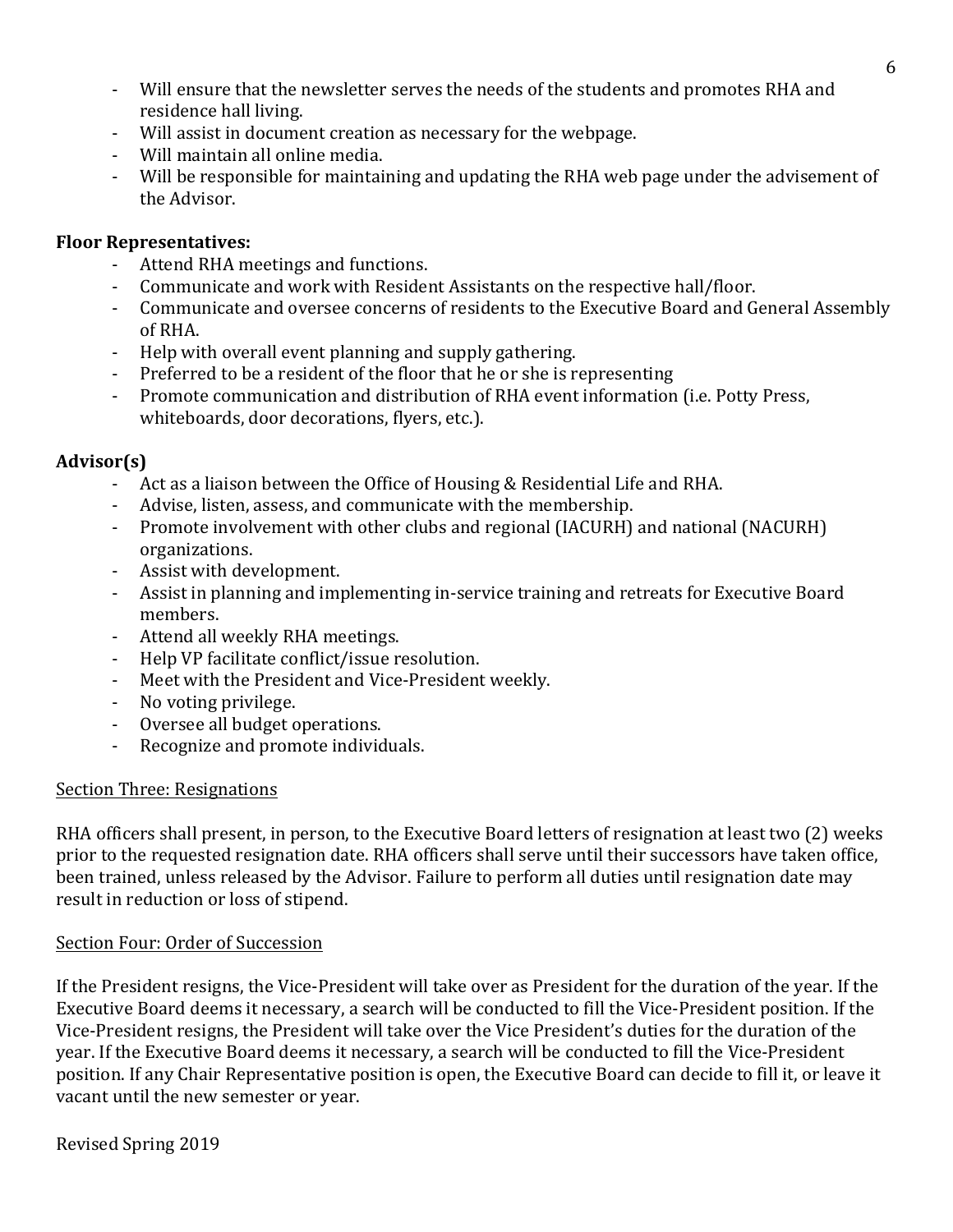### **ARTICLE VII** SELECTION OF OFFICERS

Selection of officers of the Executive Board should take place prior to the end of the Spring Semester. Positions must be advertised in both Petro and Rimrock Hall two (2) weeks prior to the election. Selection of the officers will be done through an application/election process. The President, Vice President, and NCC positions will be determined by the active members of RHA and meet the two-thirds majority rule. All candidates who turn in an application for the remaining positions must be residents of either Petro or Rimrock Hall and meet the afore-mentioned requirements (Article VI, Section One). After application approval by the current Executive Board, candidates are allowed to campaign within the residence halls according to the housing guidelines. On Election Day, all students who reside in the halls have equal voting power. Each resident may only submit one ballot. The votes will be tallied by the current President, Vice President, Secretary/Treasurer, and Advisor and the newly-elected officials will be notified within 24 hours. Within a week, an official register of votes needs to be recorded and saved in the yearly RHA binder for future reference, and Secretary/ Treasurer Binder.

#### **ARTICLE VIII MEETINGS**

### Section One: Order of Meetings

Meetings will be conducted on a weekly basis with exception of major school breaks, i.e. Winter Holiday, Spring Break, and Summer Break. The general agenda for each meeting shall be conducted in the order as follows:

- 1. Open RHA meetings.
- 2. Closed Executive Board meetings, if and when necessary (i.e. impeachment).

### Section Two: Conduction of Executive Meetings

- The President of the organization shall conduct the meeting.
- In the event of the President's absence, the responsibility of conducting the meeting will fall to the Vice President.
- The meeting will follow an agenda that is preapproved by the President and the Advisor(s).
	- $\circ$  In the event that an Executive Officer would like to make an amendment to the agenda, the decision of the amendment will be taken under consideration and then voted in an open vote.
	- $\circ$  Two-thirds majority vote will be required
- Executive Board Meetings shall recognize Robert's Rules of Order.
	- 1. The meeting will begin when the President calls the meeting to order.
	- 2. Attendance will be taken.
	- 3. The previous agenda will be reviewed and voted upon, in an open vote, in order to proceed.
	- 4. Each Executive Officer will have the opportunity to address the rest of the Executive Board in this order, unless uniquely specified in the agenda (i.e. an impeachment):
		- a. President
		- b. Vice President
		- c. NCC
		- d. Secretary/Treasurer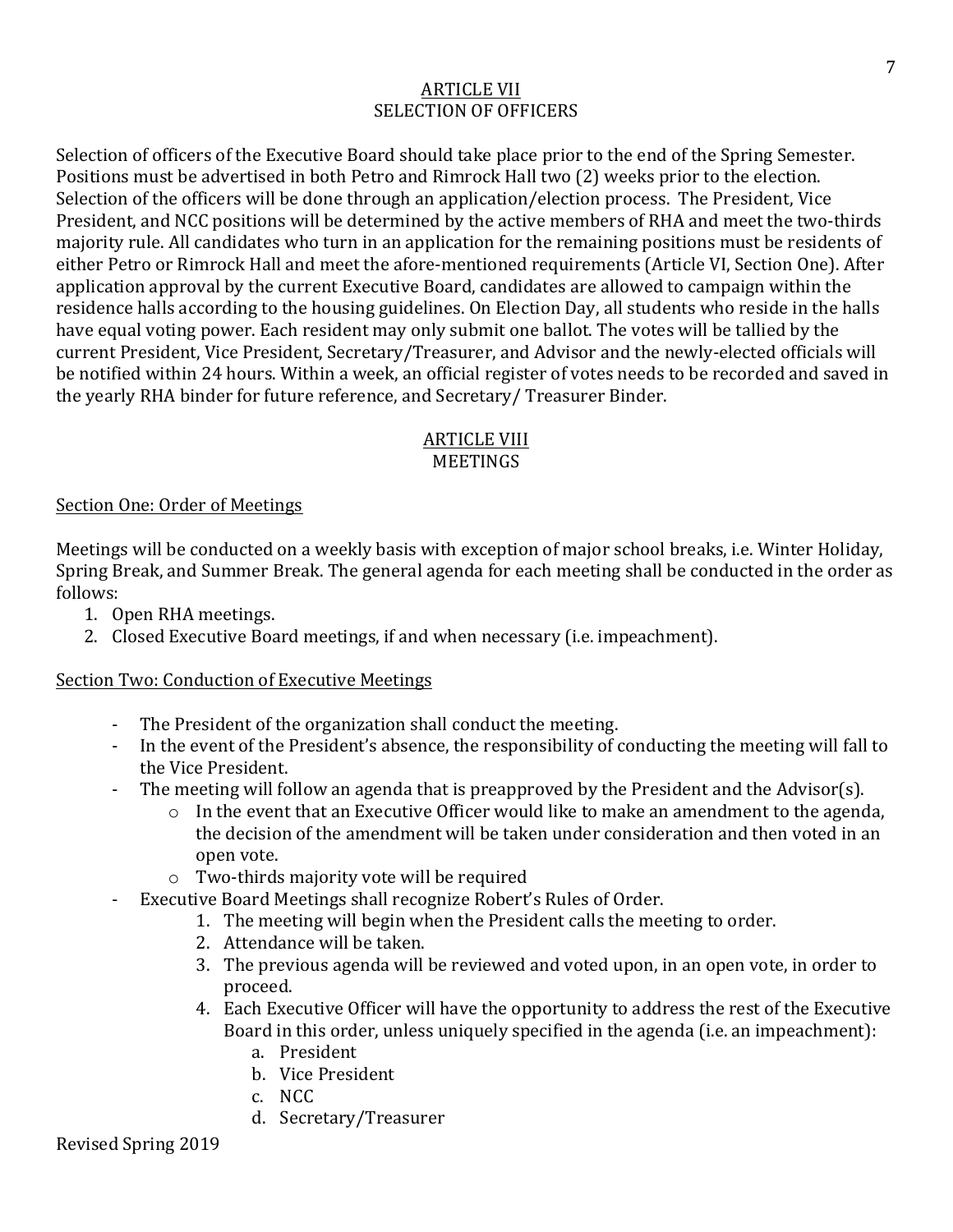- e. Public Relations Chair
- f. Community Outreach Chair
- g. Webmaster
- h. Floor Representatives
- i. Nobody else will be able to speak unless recognized by the Officer/Advisor who has the floor at the time.
- 5. The Advisor(s) will address the Executive Board.
- 6. Special Committees will, in turn, discuss upcoming events.
- 7. Open Forum/Discussion.
- 8. The meeting will officially end when the President asks for a motion to adjourn the meeting.
	- a. An Executive must move to adjourn the meeting.
	- b. Another Executive must second the motion.
	- c. An open vote must be taken. Majority wins.

### Section Three: Conduction of RHA General Meetings

- The President of the organization shall conduct the meeting.
- In the event of the President's absence, the responsibility of conducting the meeting will fall to the Vice President.
- The open RHA/Hall meetings will be conducted in an Open Forum setting.
- The meeting will follow an agenda that is preapproved by the President and the Advisor(s).
- Each Executive will address the rest of RHA and guests about events, promo, volunteer opportunities, etc.
	- $\circ$  The order will be as follows:
		- 1. President
		- 2. Vice President
		- 3. NCC
		- 4. Secretary/Treasurer
		- 5. Public Relations Chair
		- 6. Community Outreach Chair
		- 7. Webmaster (optional)
		- 8. Floor Representatives
		- 9. Nobody else will be able to speak unless recognized by the Officer/Advisor who has the floor at the time.
- The special committees will address the other members.
- The  $Advisor(s)$  will address the members of RHA.
- Open Forum/Discussion.
- The meeting officially will end when the President sees that there is no more to discuss at this time and consequently dismisses the meeting.

Section Two: Conduction RHA Socials/Events

- Unless otherwise specified, the President will address the members of RHA and participants of the programs in a welcome.
- The coordinator of the event, if not the President, will address the participants.
- Participants will have the opportunity to ask questions regarding RHA or the event at the time.
- The social will be conducted in a casual open forum setting.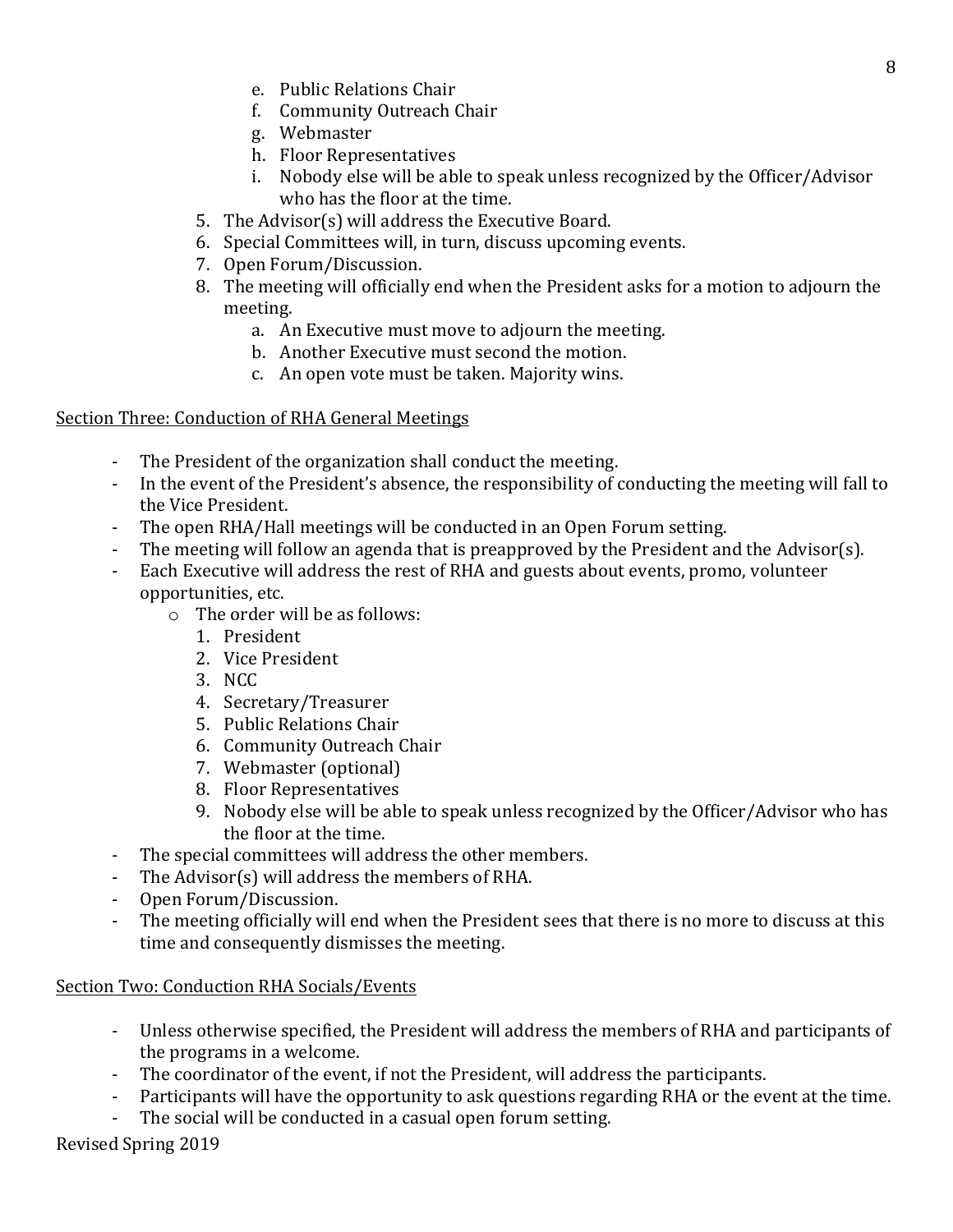Participants may enter and leave freely.

### **ARTICLE IX** FINANCIAL POLICY

### Section One: Social Fee

The Office of Housing & Residential Life will determine a Social Fee amount and collect this amount from each resident at the beginning of every semester. Monies shall be appropriated according to the number of residents on a floor, with the remainder residing in the RHA general account. The Social Fee will be used to finance programs sponsored by the Resident Assistants and RHA. The Office of Housing  $&$ Residential Life will assist in the funding of such programs, when needed.

### Section Two: Profit

Any profit made from a RHA event or function will be directly returned to the general RHA budget.

### Section Three: Misuse of Funds

- 1. RHA money shall not be used to purchase alcohol, contraband, or personal expenditures.
- 2. The Office of Housing & Residential Life allocates the Social Fee; therefore giving the Director authority to take over the budget in a misuse of funds.

### Section Four: Requisitions

- 1. All Requisitions must be approved through programming sheets and requested in writing by an RHA Executive Board member and approved by the Advisor(s).
- 2. Requisitions requests must be turned in to an Advisor for approval twenty-four (24) hours or one  $(1)$  business day before the date it is needed.
- 3. All Requisitions must be returned to the Office of Housing & Residential Life or the Advisor(s) with a receipt attached within twenty-four  $(24)$  hours or one  $(1)$  business day of the date of purchase.
- 4. Money allotted to residence hall floors will not transfer from Fall Semester to Spring Semester, and will not transfer from year to year. If Resident Assistants deficit spend in the fall, that amount will be taken from their budget for the Spring Semester.

# **ARTICLE X**

### PROGRAMMING

All programs and events sponsored by RHA shall abide by the following procedure:

- 1. Committees are responsible for event and program planning and must report to fellow RHA members during weekly meetings and present a programming form to the board.
- 2. Committee members prior to every event or program will fill out a program planner/form and have it approved by the membership. After the completion of an event, a program evaluation will also be required.
- 3. RHA will not be part of any program that promotes unhealthy choices.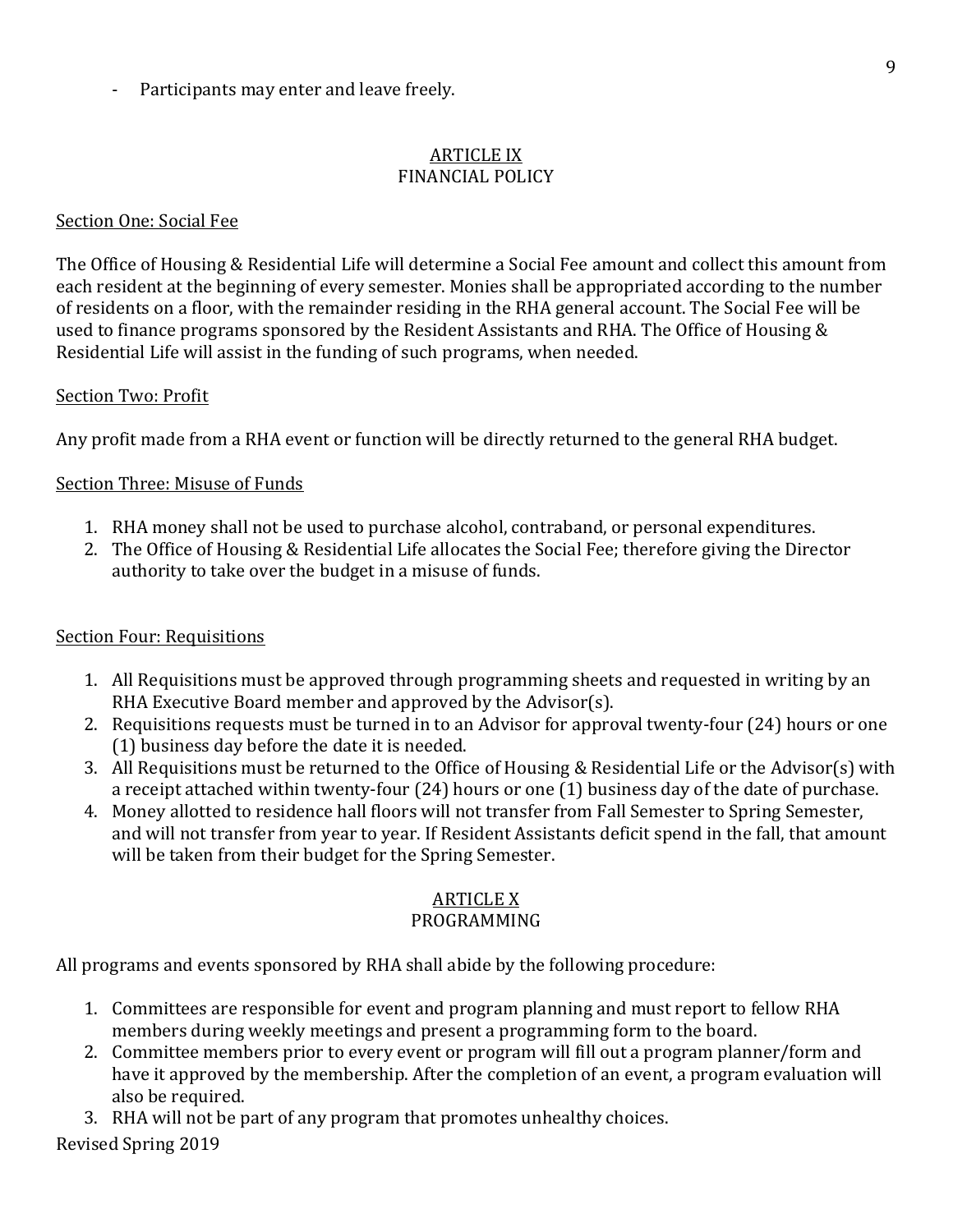- 4. The Advisor(s) must approve the use of an outside speaker/vendor/venue three (3) weeks prior to the event.
- 5. All residents taking part in off-campus programs must first sign a liability waiver.

#### **ARTICLE XI** IMPEACHMENT

### Section One: Initial Procedure

Any member of the Association may bring impeachment charges forth, in writing. Charges will then be read out loud in front of the Association and an immediate vote will be taken to decide if the impeachment proceeding should be convened. The President shall preside over the impeachment proceedings, unless the impeached is the President. At such time, the Vice-President shall preside.

### Section Two: Impeachment

Impeachment proceedings will take precedence over all other business at the next regularly scheduled meeting.

### Section Three: Impeachment Procedures

A procedure for impeachment is as follows:

- 1. The hearing shall be conducted using Parliamentary Procedure in an Executive meeting setting.
- 2. The charges shall be read against the officer or representative in question.
- 3. The petitioner or plaintiff shall present his/her/their case.
- 4. The defendant shall present his/her/their case.
- 5. The floor will be open for discussion and debate.
- 6. The defendant will have the right to final remarks.
- 7. An anonymous ballot vote will be cast and submitted to the Presider of the impeachment.
	- a. A two-thirds  $(2/3)$  majority is required for removal of office.
	- b. Only in the event of a tie will the Presider (President or Vice-President, depending) be allowed to cast a vote.

#### **ARTICLE XII** REMUNERATION

### Section One: Stipends

Members of the Executive Board shall receive a stipend from the general RHA account. The stipend will be paid in two (2) even payroll checks per semester. The amount each stipend shall be is as follows:

- 1. President: \$300.00/semester and predetermined Housing Scholarship
- 2. Vice-President: \$225.00/semester and predetermined Housing Scholarship
- 3. NCC: \$150.00/semester and predetermined Housing Scholarship
- 4. Public Relations Chair: \$150.00/semester and predetermined Housing Scholarship